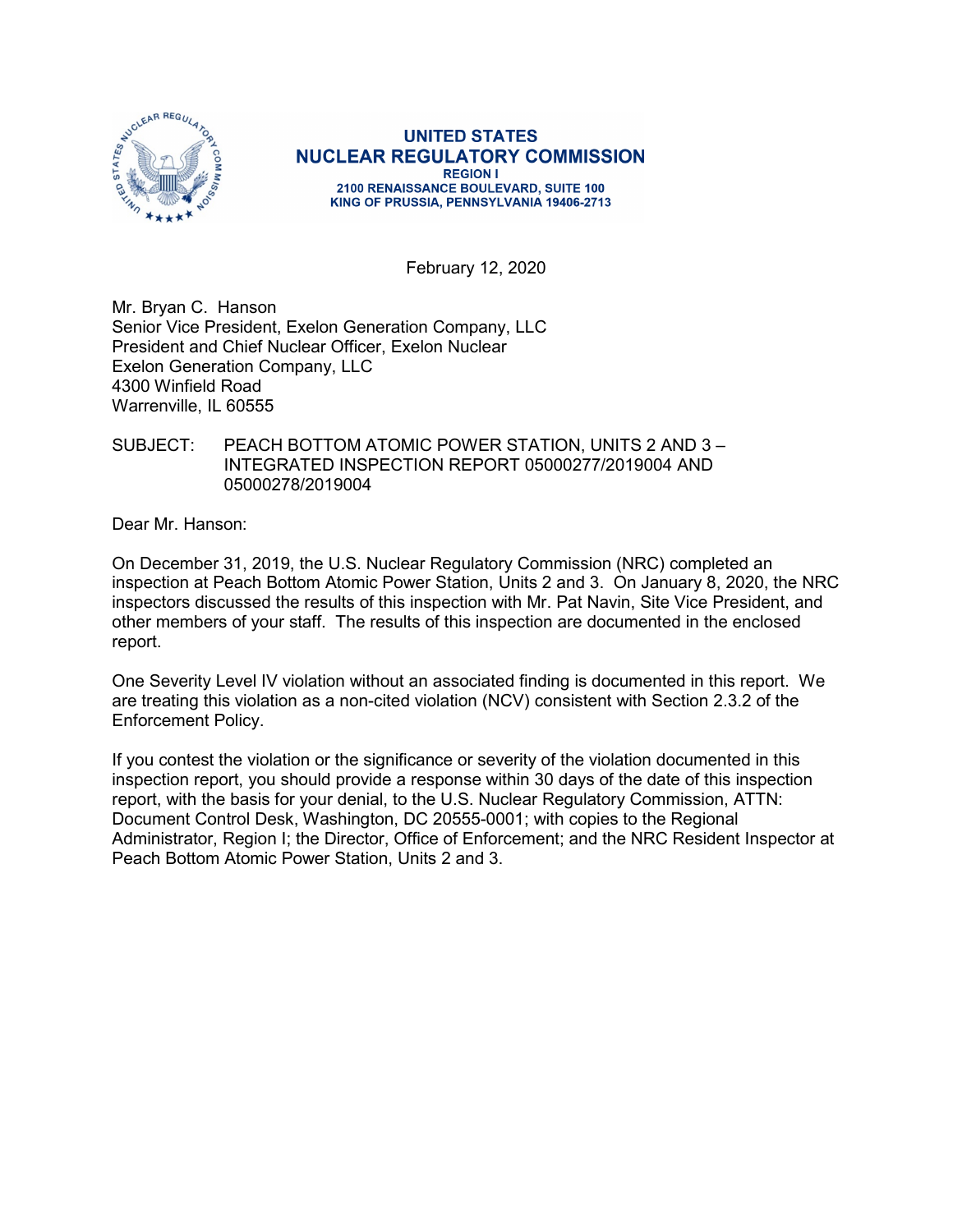This letter, its enclosure, and your response (if any) will be made available for public inspection and copying at http://www.nrc.gov/reading-rm/adams.html and at the NRC Public Document Room in accordance with Title 10 of the *Code of Federal Regulations* 2.390, "Public Inspections, Exemptions, Requests for Withholding."

Sincerely,

 $X$  /RA/

Signed by: Jonathan E. Greives Jonathan E. Greives, Chief Reactor Projects Branch 4 Division of Reactor Projects

Docket Nos. 05000277 and 05000278 License Nos. DPR-44 and DPR-56

Enclosure: As stated

cc w/ encl: Distribution via LISTSERV®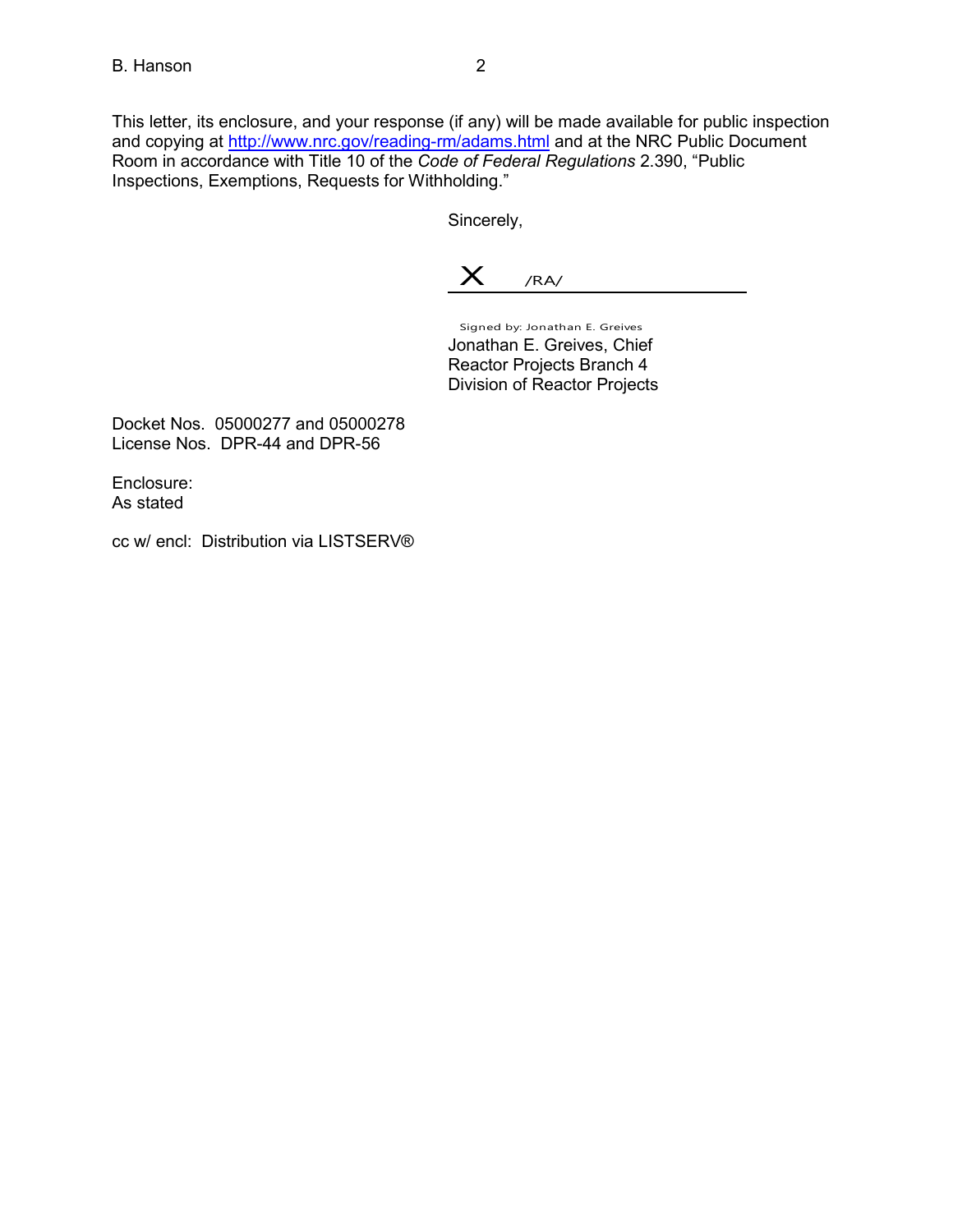SUBJECT: PEACH BOTTOM ATOMIC POWER STATION, UNITS 2 AND 3 – INTEGRATED INSPECTION REPORT 05000277/2019004 AND 05000278/2019004 DATED FEBRUARY 12, 2020

DISTRIBUTION:

| DLew, RA                             | (R1ORAMAIL Resource) |
|--------------------------------------|----------------------|
| RLorson, DRA                         | (R1ORAMAIL Resource) |
| <b>DCollins, DRP</b>                 | (R1DRPMAIL Resource) |
| <b>BWelling, DRP</b>                 | (R1DRPMAIL Resource) |
| JYerokun, DRS                        | (R1DRSMAIL Resource) |
| PKrohn, DRS                          | (R1DRSMAIL Resource) |
| <b>JGreives, DRP</b>                 |                      |
| LCasey, DRP                          |                      |
| DBeacon, DRP                         |                      |
| JHeinly, DRP, SRI                    |                      |
| PBoguszewski, DRP, RI                |                      |
| SSchmitt, DRP, AA                    |                      |
| OLopez-Santiago, RI, OEDO            |                      |
| <b>RidsNrrPMPeachBottom Resource</b> |                      |
| RidsNrrDorlLpl1 Resource             |                      |
| <b>ROPreports Resource</b>           |                      |
|                                      |                      |

### DOCUMENT NAME: G:\DRP\BRANCH4\Inspection Reports\Peach Bottom\2019\2019-004.docx ADAMS ACCESSION NUMBER: ML20043C878

|                 | <b>SUNSI Review</b> | ☑<br>Non-Sensitive<br>Sensitive |                     | <b>Publicly Available</b><br>Non-Publicly Available |  |
|-----------------|---------------------|---------------------------------|---------------------|-----------------------------------------------------|--|
| OFFICE   R1/DRP |                     | R <sub>1</sub> /DRP             | R <sub>1</sub> /DRP |                                                     |  |
| <b>NAME</b>     | JHeinly             | LCasey                          | <b>JGreives</b>     |                                                     |  |
| <b>DATE</b>     | 2/11/20             | 2/11/20                         | 2/12/20             |                                                     |  |

OFFICIAL RECORD COPY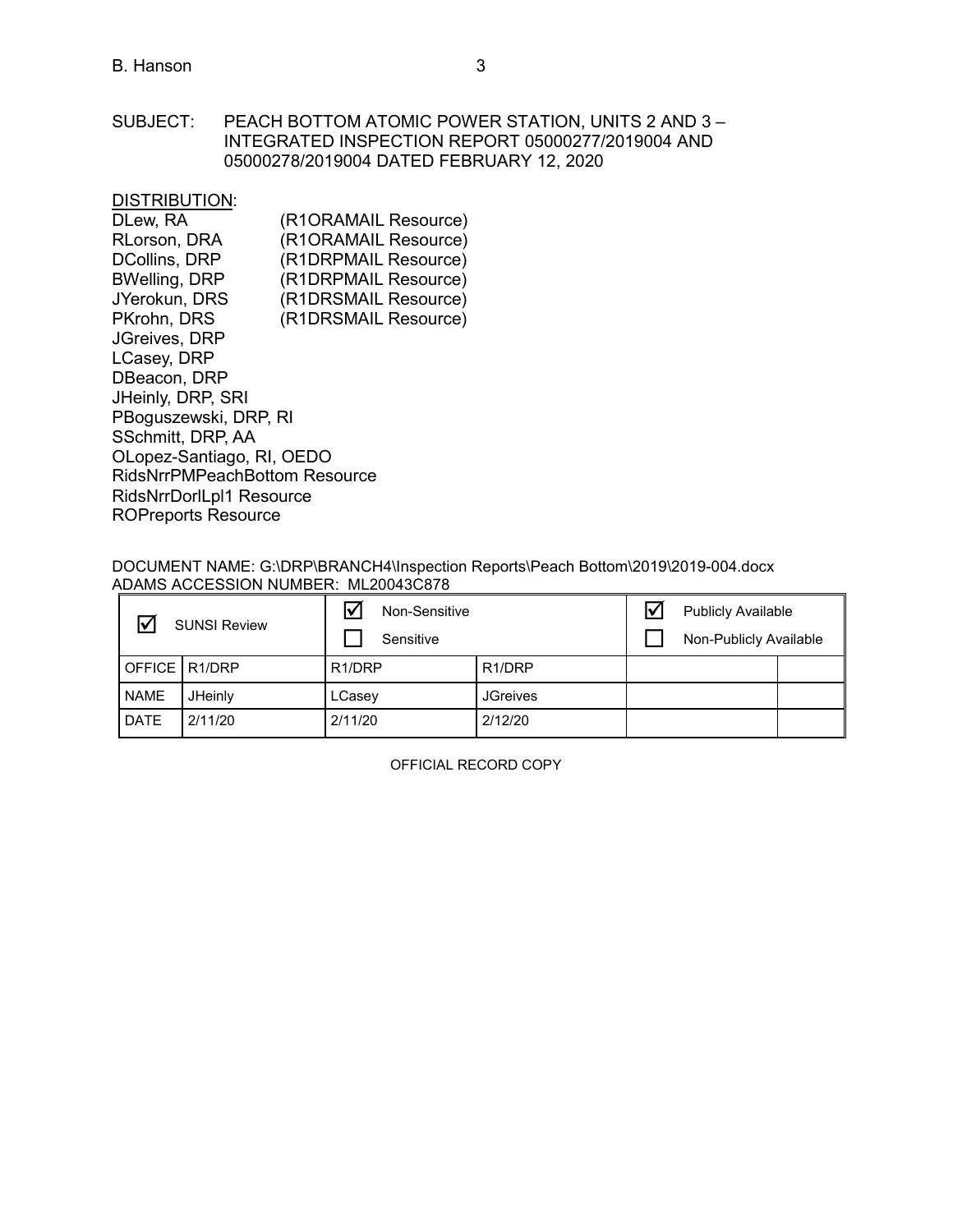# **U.S. NUCLEAR REGULATORY COMMISSION Inspection Report**

| <b>Docket Numbers:</b>                 | 05000277 and 05000278                                                                                                                                                                                                                                                                                                                                                                        |
|----------------------------------------|----------------------------------------------------------------------------------------------------------------------------------------------------------------------------------------------------------------------------------------------------------------------------------------------------------------------------------------------------------------------------------------------|
| License Numbers:                       | DPR-44 and DPR-56                                                                                                                                                                                                                                                                                                                                                                            |
| <b>Report Numbers:</b>                 | 05000277/2019004 and 05000278/2019004                                                                                                                                                                                                                                                                                                                                                        |
| Enterprise Identifier: I-2019-004-0037 |                                                                                                                                                                                                                                                                                                                                                                                              |
| Licensee:                              | <b>Exelon Generation Company, LLC</b>                                                                                                                                                                                                                                                                                                                                                        |
| Facility:                              | Peach Bottom Atomic Power Station, Units 2 and 3                                                                                                                                                                                                                                                                                                                                             |
| Location:                              | Delta, Pennsylvania                                                                                                                                                                                                                                                                                                                                                                          |
| <b>Inspection Dates:</b>               | October 1, 2019 to December 31, 2019                                                                                                                                                                                                                                                                                                                                                         |
| Inspectors:                            | J. Heinly, Senior Resident Inspector<br>P. Boguszewski, Resident Inspector<br>D. Beacon, Resident Inspector<br>L. Casey, Senior Project Engineer<br>Z. Hollcraft, Senior Reactor Operations Engineer<br>K. Mangan, Senior Reactor Inspector<br>M. Orr, Reactor Inspector<br>S. Rutenkroger, Senior Resident Inspector<br>B. Smith, Nuclear Systems Engineer<br>A. Turilin, Reactor Inspector |
| Approved By:                           | Jonathan E. Greives, Chief<br>Reactor Projects Branch 4<br><b>Division of Reactor Projects</b>                                                                                                                                                                                                                                                                                               |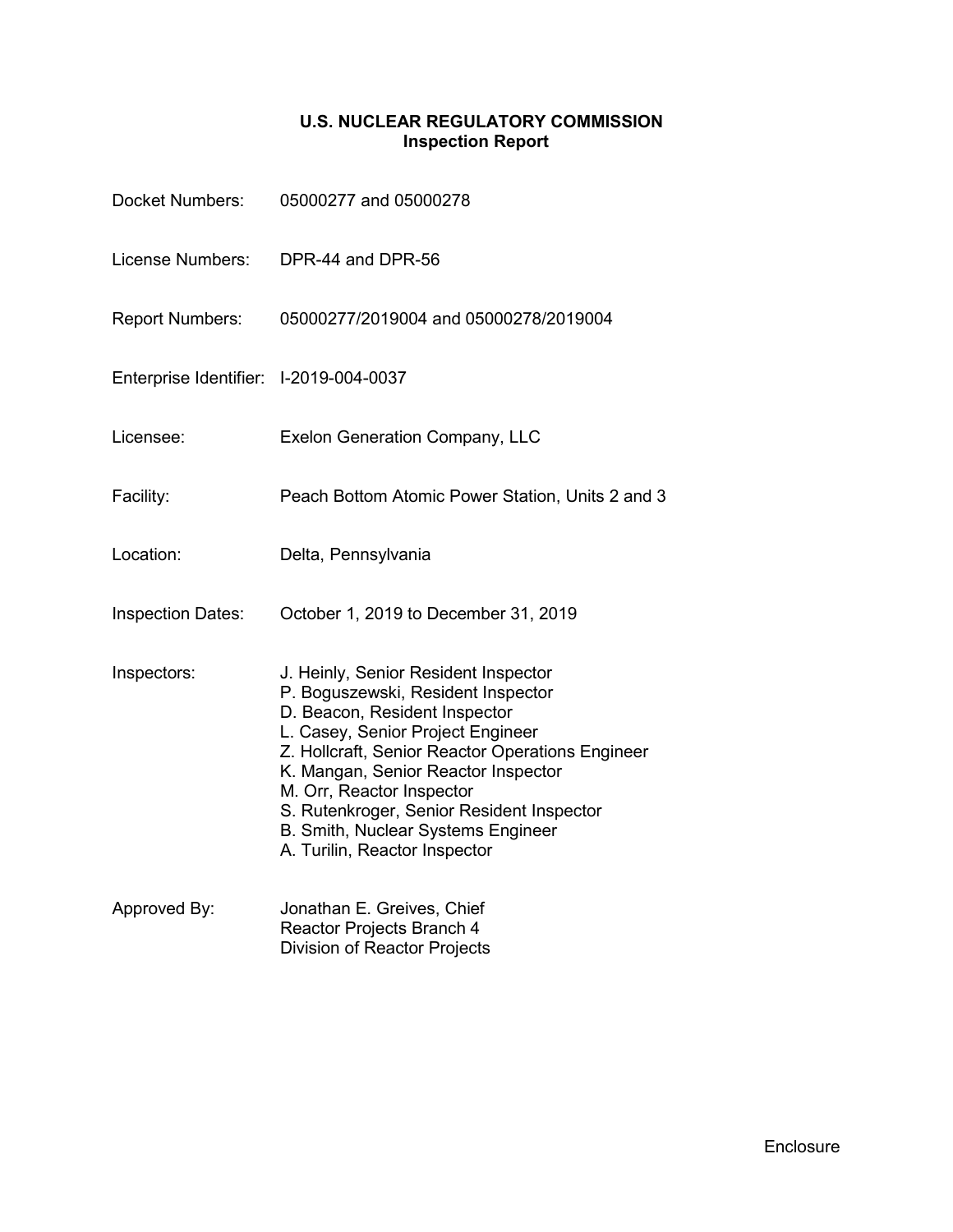### **SUMMARY**

The U.S. Nuclear Regulatory Commission (NRC) continued monitoring the licensee's performance by conducting an integrated inspection at Peach Bottom Atomic Power Station, Units 2 and 3, in accordance with the Reactor Oversight Process. The Reactor Oversight Process is the NRC's program for overseeing the safe operation of commercial nuclear power reactors. Refer to<https://www.nrc.gov/reactors/operating/oversight.html> for more information.

# **List of Findings and Violations**

| Failure of Reactor Mode Switch Results in Condition Prohibited by Technical Specifications  |                                                                                               |                |         |  |  |
|---------------------------------------------------------------------------------------------|-----------------------------------------------------------------------------------------------|----------------|---------|--|--|
| Cornerstone                                                                                 | Significance                                                                                  | Cross-Cutting  | Report  |  |  |
|                                                                                             |                                                                                               | Aspect         | Section |  |  |
| Not Applicable                                                                              | NCV 05000278/2019004-01                                                                       | Not Applicable | 71153   |  |  |
|                                                                                             | Open/Closed                                                                                   |                |         |  |  |
|                                                                                             | A Severity Level IV non-cited violation (NCV) of Unit 3 Technical Specification (TS) 3.3.1.1, |                |         |  |  |
| "Reactor Protection System (RPS) Instrumentation," was self-revealed when the Unit 3        |                                                                                               |                |         |  |  |
| reactor mode switch failed to place RPS in shutdown and did not scram the reactor as        |                                                                                               |                |         |  |  |
| anticipated. Specifically, Exelon determined that between October 10, 2018, and October 21, |                                                                                               |                |         |  |  |
| 2019, the reactor mode switch was inoperable and therefore unable to perform its safety     |                                                                                               |                |         |  |  |
| function.                                                                                   |                                                                                               |                |         |  |  |

## **Additional Tracking Items**

| $T$ ype    | <b>Issue Number</b>  | Title                                                                                                                                                                                                                 | <b>Report Section</b> | <b>Status</b> |
|------------|----------------------|-----------------------------------------------------------------------------------------------------------------------------------------------------------------------------------------------------------------------|-----------------------|---------------|
| <b>LER</b> | 05000278/2019-001-00 | LER 2019-001-00 for Peach<br><b>Bottom Atomic Power</b><br>Station (PBAPS) Unit 3,<br><b>Failure of Reactor Mode</b><br><b>Switch Results in Condition</b><br><b>Prohibited by Technical</b><br><b>Specifications</b> | 71153                 | Closed        |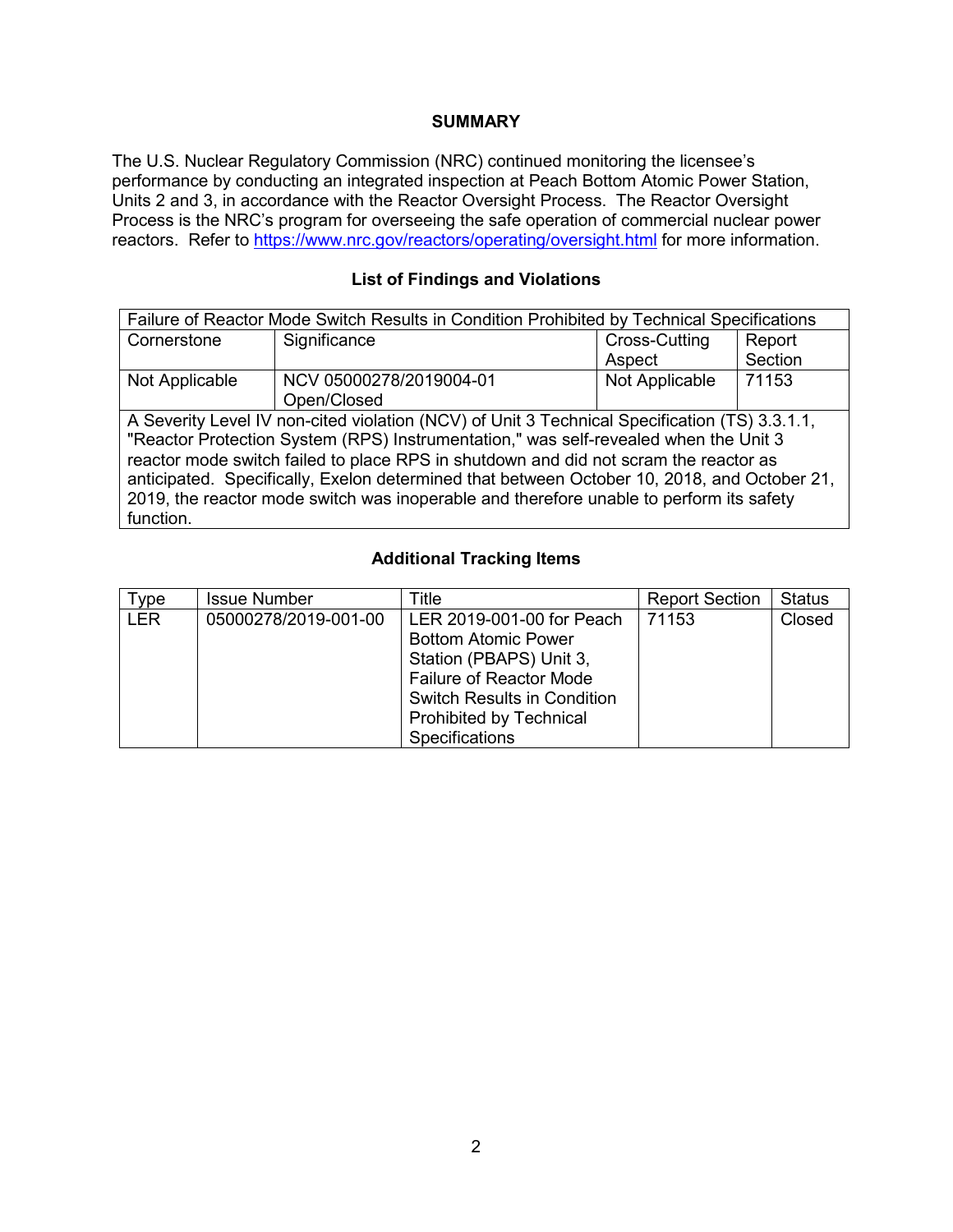## **PLANT STATUS**

Unit 2 began the inspection period at rated thermal power. On December 6, 2019, operators reduced power to approximately 76 percent rated thermal power to perform a control rod pattern adjustment and turbine valve testing. Unit 2 returned to rated thermal power on December 7, 2019, and remained at or near rated thermal power until December 27, 2019, when operators reduced power to approximately 60 percent rated thermal power to perform condenser maintenance. The unit was returned to rated thermal power on the evening of December 27, 2019, and remained at or near rated thermal power for the remainder of the inspection period.

Unit 3 began the inspection period at rated thermal power. On October 21, 2019, operators took the unit offline for a planned refueling outage. Following the refueling outage, Unit 3 returned to rated thermal power on November 8, 2019, and remained at or near rated thermal power for the remainder of the inspection period.

## **INSPECTION SCOPES**

Inspections were conducted using the appropriate portions of the inspection procedures (IPs) in effect at the beginning of the inspection unless otherwise noted. Currently approved IPs with their attached revision histories are located on the public website at [http://www.nrc.gov/reading](http://www.nrc.gov/reading-rm/doc-collections/insp-manual/inspection-procedure/index.html)[rm/doc-collections/insp-manual/inspection-procedure/index.html.](http://www.nrc.gov/reading-rm/doc-collections/insp-manual/inspection-procedure/index.html) Samples were declared complete when the IP requirements most appropriate to the inspection activity were met consistent with Inspection Manual Chapter (IMC) 2515, "Light-Water Reactor Inspection Program - Operations Phase." The inspectors performed plant status activities described in IMC 2515, Appendix D, "Plant Status," and conducted routine reviews using IP 71152, "Problem Identification and Resolution." The inspectors reviewed selected procedures and records, observed activities, and interviewed personnel to assess licensee performance and compliance with Commission rules and regulations, license conditions, site procedures, and standards.

# **REACTOR SAFETY**

## 71111.04Q - Equipment Alignment

Partial Walkdown Sample (IP Section 03.01) (5 Samples)

The inspectors evaluated system configurations during partial walkdowns of the following systems/trains:

- (1) Unit 3 'B' core spray (CS) during 'A' CS inoperability on November 12, 2019
- (2) Unit 3 high-pressure coolant injection (HPCI) following refuel outage maintenance window on November 12, 2019
- (3) E-1, E-2, E-3, and E-4 emergency diesel generators (EDGs) during offsite power source 3EA cable replacement on November 13, 2019
- (4) E-13, E-23, E-33, and E-43 4 kV bus and switchgear during offsite power source 3EA cable replacement on November 14, 2019
- (5) Unit 2 HPCI on December 3, 2019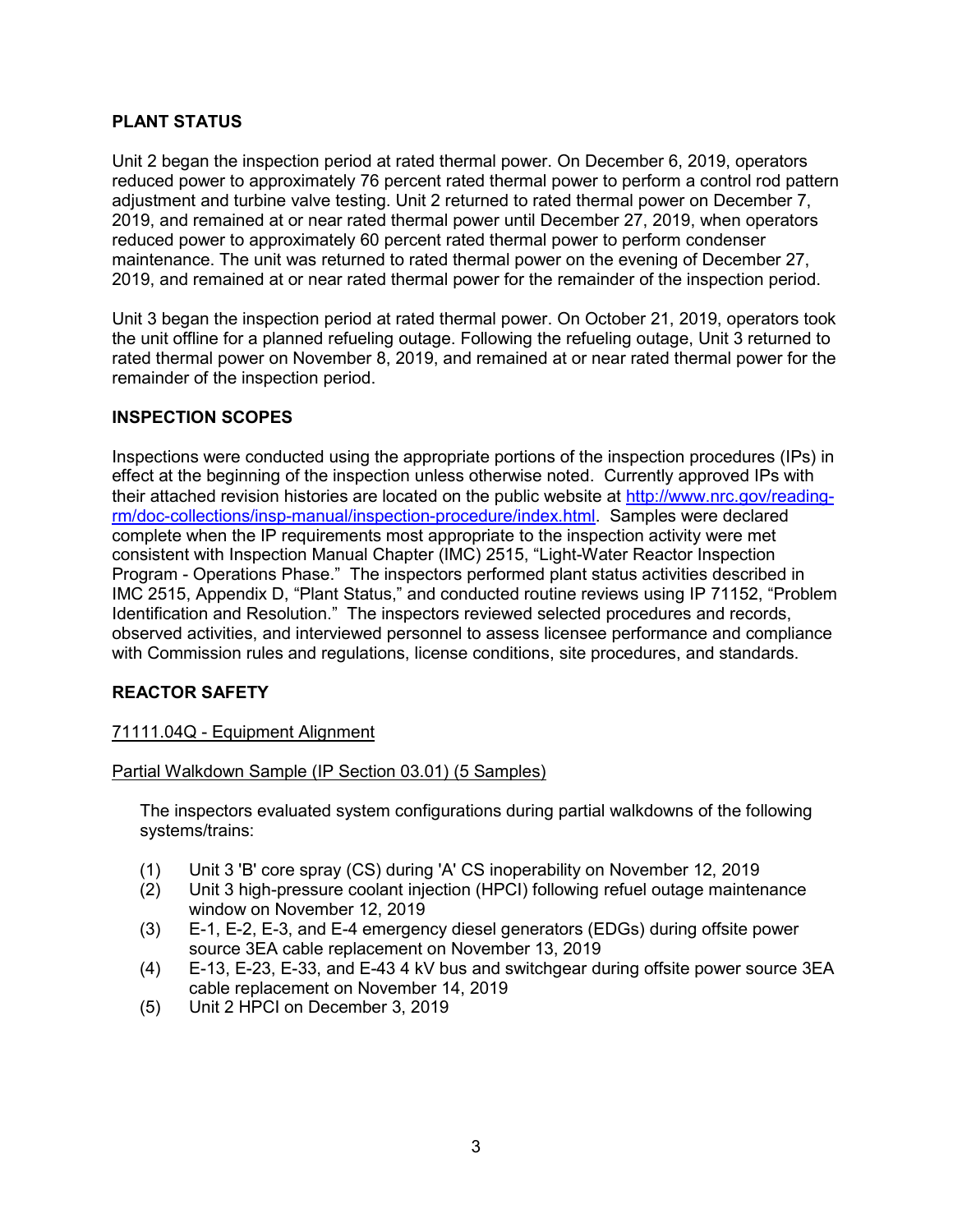## 71111.04S - Equipment Alignment

## Complete Walkdown Sample (IP Section 03.02) (1 Sample)

(1) The inspectors evaluated system configurations during a complete walkdown of the Unit 3 'A' residual heat removal (RHR) system on November 4, 2019

### 71111.05A - Fire Protection (Annual)

### Annual Inspection (IP Section 03.02) (1 Sample)

(1) The inspectors evaluated fire brigade performance in Unit 2 turbine building, 116' elevation, main corridor on November 27, 2019

### 71111.05Q - Fire Protection

### Quarterly Inspection (IP Section 03.01) (6 Samples)

The inspectors evaluated fire protection program implementation in the following selected areas:

- (1) Unit 3 north isolation valve room on October 22, 2019
- (2) Unit 3 drywell area on October 22, 2019
- (3) Unit 3 south isolation valve room on October 22, 2019
- (4) Unit 3 reactor building, 135' elevation on October 24, 2019
- (5) Unit 3 torus room on October 28, 2019
- (6) Unit 3 recirc pump motor generator set room on December 3, 2019

### 71111.08G - Inservice Inspection Activities (BWR)

BWR Inservice Inspection Activities Sample - Nondestructive Examination and Welding Activities (IP Section 03.01) (1 Sample)

(1) The inspectors verified that the reactor coolant system boundary, reactor vessel internals, risk-significant piping system boundaries, and containment boundary are appropriately monitored for degradation and that repairs and replacements were appropriately fabricated, examined and accepted by reviewing the following activities from October 23, 2019, to October 29, 2019:

03.01.a - Nondestructive Examination and Welding Activities.

- 1. Manual ultrasonic testing of reactor recirculation inlet nozzle to vessel weld N2D.
- 2. Manual ultrasonic testing of reactor recirculation inlet nozzle inner radius N2D-IRS.
- 3. Manual phased array ultrasonic testing of reactor recicrculation safe end to nozzle weld 2-BDH-8.
- 4. Manual ultrasonic testing of reactor water cleanup pipe to elbow weld 12-8-21.
- 5. Magnetic Particle testing of emergency service water 12 inch elbow to pipe and tee to elbow welds MO-3-33-3972.
- 6. Containment coating and moisture barrier general visual inspection.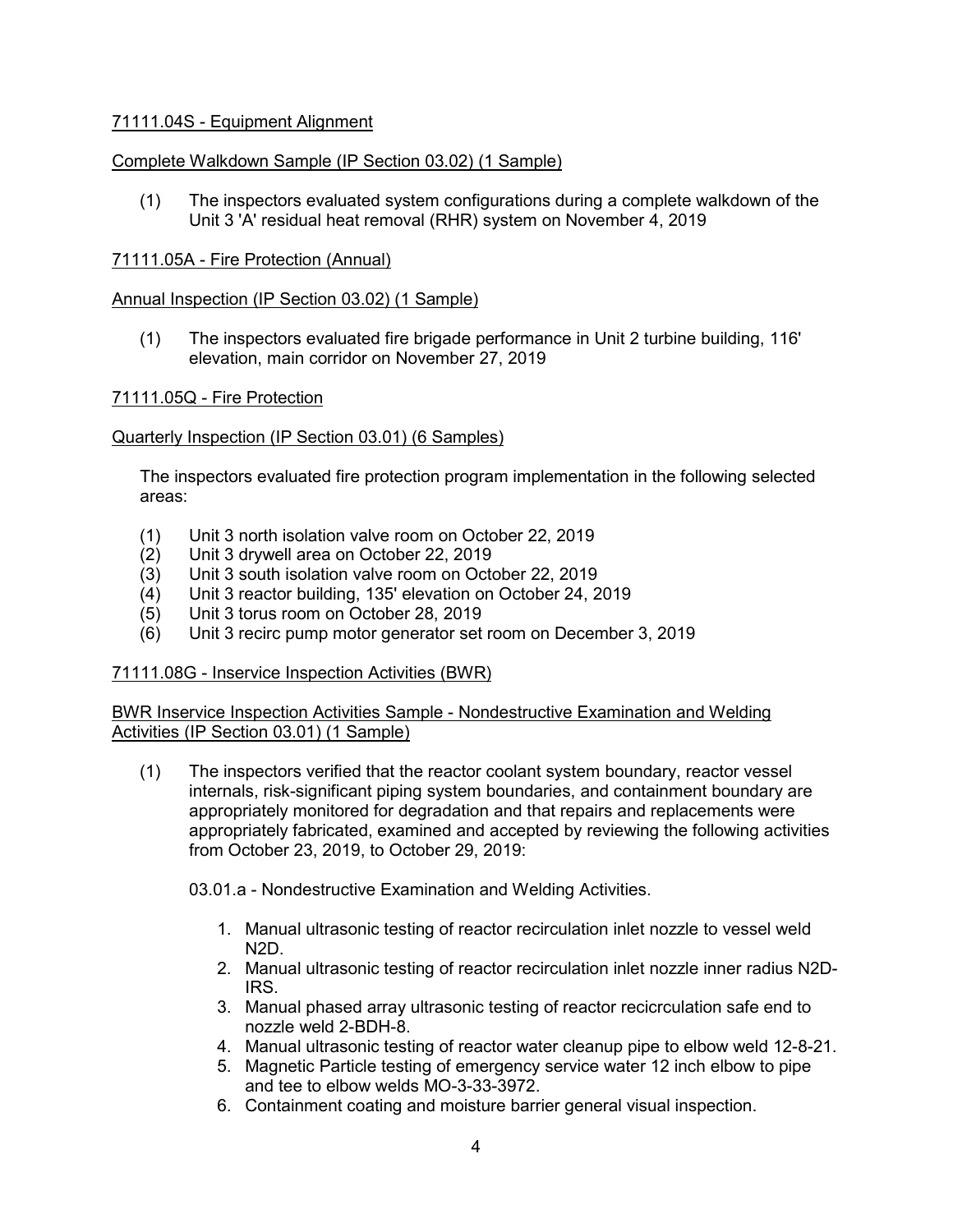# 71111.11Q - Licensed Operator Requalification Program and Licensed Operator Performance

## Licensed Operator Performance in the Actual Plant/Main Control Room (IP Section 03.01) (1 Sample)

(1) The inspectors observed and evaluated licensed operator performance in the main control room during the Unit 3 turbine overspeed trip testing and sync to the grid on October 29, 2019

## Licensed Operator Requalification Training/Examinations (IP Section 03.02) (1 Sample)

(1) The inspectors observed and evaluated licensed operator training in the simulator. The training scenarios included a simulated loss of instrument air and operator response to a anticipated transient without scram on November 18, 2019

## 71111.12 - Maintenance Effectiveness

## Routine Maintenance Effectiveness Inspection (IP Section 02.01) (2 Samples)

The inspectors evaluated the effectiveness of routine maintenance activities associated with the following equipment and/or safety significant functions:

- (1) Unit 3 HPCI gland seal condenser on November 19, 2019
- (2) Unit 3 motor-operated valve program valve MO-3-077 on December 9, 2019

### Quality Control (IP Section 02.02) (1 Sample)

The inspectors evaluated maintenance and quality control activities associated with the following equipment performance activities:

(1) Unit 3 HPCI major overhaul during refueling outage on October 30, 2019

## 71111.13 - Maintenance Risk Assessments and Emergent Work Control

### Risk Assessment and Management Sample (IP Section 03.01) (7 Samples)

The inspectors evaluated the risk assessments for the following planned and emergent work activities:

- (1) Unit 2 'B' RHR cross-tie valve failure on October 9, 2019
- Unit 3 main steam isolation valve safe load path on October 21 through October 30, 2019
- (3) Unit 3 'C' RHR system outage window on October 15, 2019
- (4) Unit 3 (Yellow) outage risk (inventory) on October 21, 2019
- (5) Unit 3 outage risk (containment) on October 28, 2019
- (6) Unit 2 and Unit 3 (Yellow) outage risk for station blackout on November 6 through November 7, 2019
- (7) Unit 2 and Unit 3 (Yellow) for emergency auxiliary transformer outage on November 14 and 15, 2019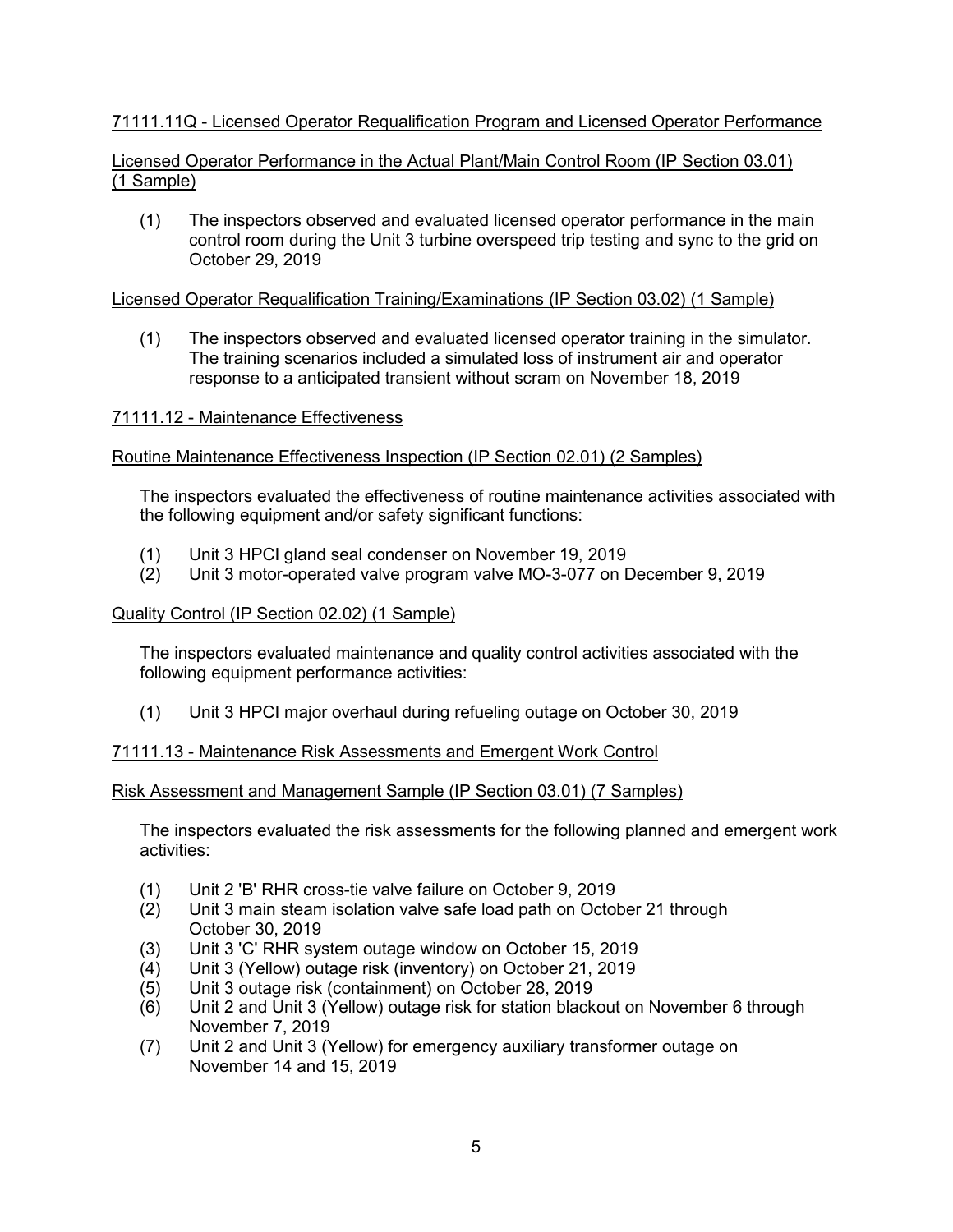# 71111.15 - Operability Determinations and Functionality Assessments

### Operability Determination or Functionality Assessment (IP Section 02.02) (6 Samples)

The inspectors evaluated the following operability determinations and functionality assessments:

- (1) Unit 3 shield block/equipment hatch heavy lift on October 21, 2019
- (2) Unit 3 HPCI unloaded spring can on November 1, 2019
- (3) Unit 2 and Unit 3 E-1 EDG lube oil storage tank low level on February 28, April 6, and November 6, 2019
- (4) Unit 3 main steam line drain valve driven into back seat on November 13, 2019
- (5) Unit 2 and Unit 3 E-3 EDG blower drive gear indications on November 14, 2019
- (6) Unit 2 'D' RHR heat exchanger leak on December 19, 2019

### 71111.18 - Plant Modifications

### Temporary Modifications and/or Permanent Modifications (IP Section 03.01 and/or 03.02) (2 Samples)

The inspectors evaluated the following temporary or permanent modifications:

- (1) Unit 3 temporary modification of the reactor mode switch on October 22, 2019
- (2) Unit 3 temporary modification of the HPCI sensing line instrumentation left in containment on November 19, 2019

### 71111.19 - Post-Maintenance Testing

### Post-Maintenance Test Sample (IP Section 03.01) (9 Samples)

The inspectors evaluated the following post-maintenance tests:

- (1) Unit 2 'B' RHR heat exchanger cross tie valve switch replacement on October 15, 2019
- (2) Unit 3 'C' RHR on October 20, 2019
- (3) Unit 3 MSIV closure timing on October 29, 2019
- (4) Unit 3 HPCI 175 psig test on November 5, 2019
- (5) Unit 3 HPCI discharge valve pressure seal leakage on November 7, 2019
- (6) Unit 3 'A' control rod drive discharge check valve after inspection and repairs on November 14, 2019
- (7) Unit 2 'A' fuel pool cooling pump check valve on November 25, 2019
- (8) Unit 3 emergency aux transformer cable replacement on December 6, 2019
- (9) Unit 2 and Unit 3 emergency cooling tower 'A' high-pressure service water inlet valve testing on December 18, 2019

### 71111.20 - Refueling and Other Outage Activities

### Refueling/Other Outage Sample (IP Section 03.01) (1 Sample)

(1) The inspectors evaluated the P3R22 Refueling Outage from October 21, 2019 to November 5, 2019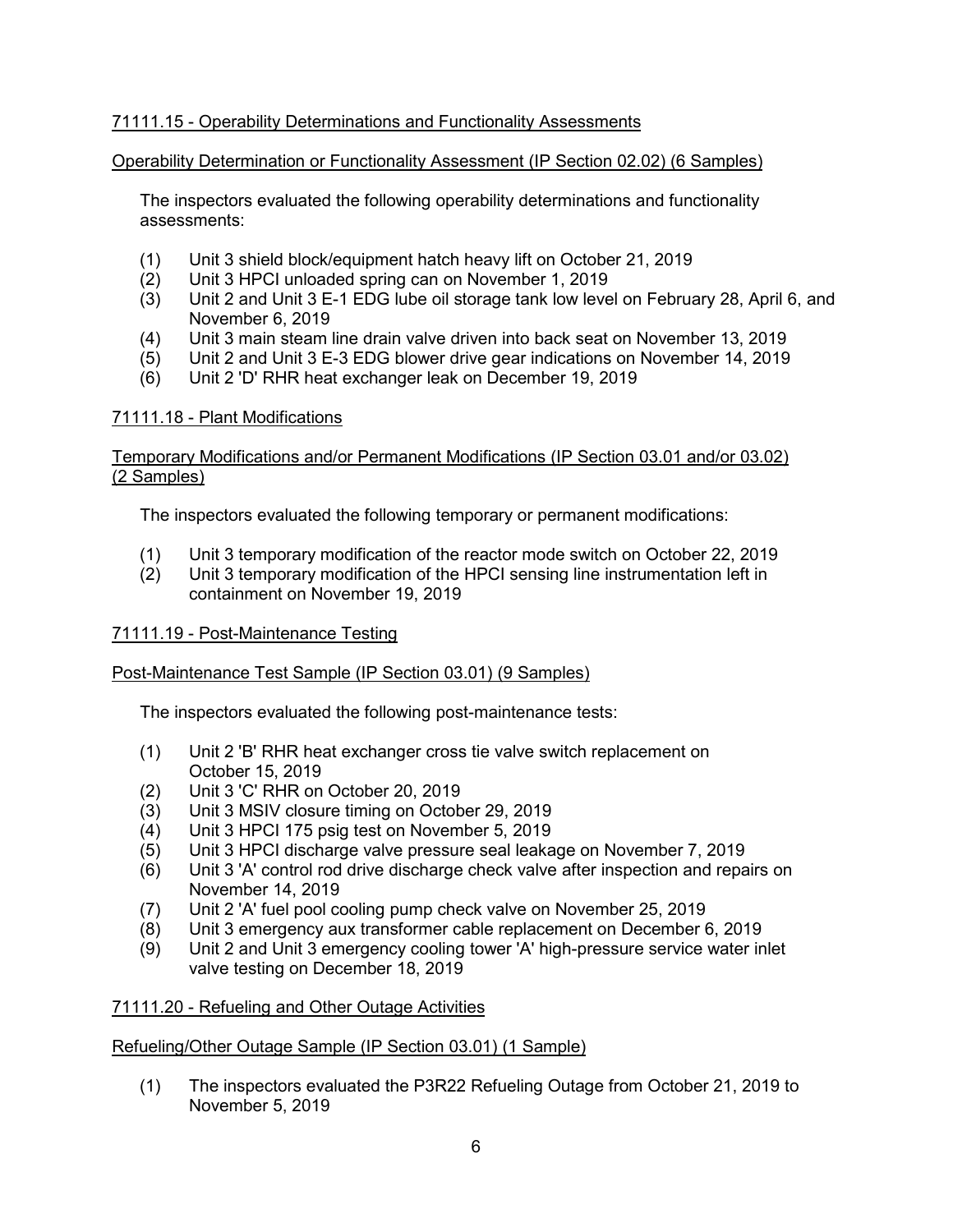## 71111.22 - Surveillance Testing

The inspectors evaluated the following surveillance tests:

## Surveillance Tests (other) (IP Section 03.01) (4 Samples)

- (1) Unit 2 and Unit 3 E-1 EDG emergency core cooling system signal actuation test on October 1, 2019
- (2) Unit 2 RPS logic functional test on October 22, 2019
- (3) Unit 3 125V battery discharge test on October 23, 2019
- Unit 3 E-43 4kV emergency bus loss of coolant accident/loss of offsite power testing on October 29, 2019

## Inservice Testing (IP Section 03.01) (1 Sample)

(1) Unit 3 'B' standby liquid control injection on November 1, 2019

## Containment Isolation Valve Testing (IP Section 03.01) (1 Sample)

(1) Unit 3 HPCI discharge to 'A' feedwater local leak rate test on November 4, 2019

## 71114.06 - Drill Evaluation

## Drill/Training Evolution Observation (IP Section 03.02) (1 Sample)

The inspectors evaluated:

(1) Calvert Cliff/Peach Bottom dual scenario Technical Support Center & Force-on-Force on November 15, 2019

## **RADIATION SAFETY**

## 71124.01 - Radiological Hazard Assessment and Exposure Controls

## Instructions to Workers (IP Section 02.02) (1 Sample)

The inspectors evaluated instructions to workers including radiation work permits used to access high radiation areas.

(1) The inspectors reviewed the following:

## Radiation Work Packages

- PB-C-19-00509 Unit 3 Drywell MSIV Activities
- PB-C-19-00510 Unit 3 Drywell Main Steam Safety Relief (MSSR) Valve **Activities**
- PB-C-19-00513 Unit 3 Drywell Under Vessel Push/Pull

## Electronic Alarming Dosimeter Alarms

• No alarms occurred during the period of this inspection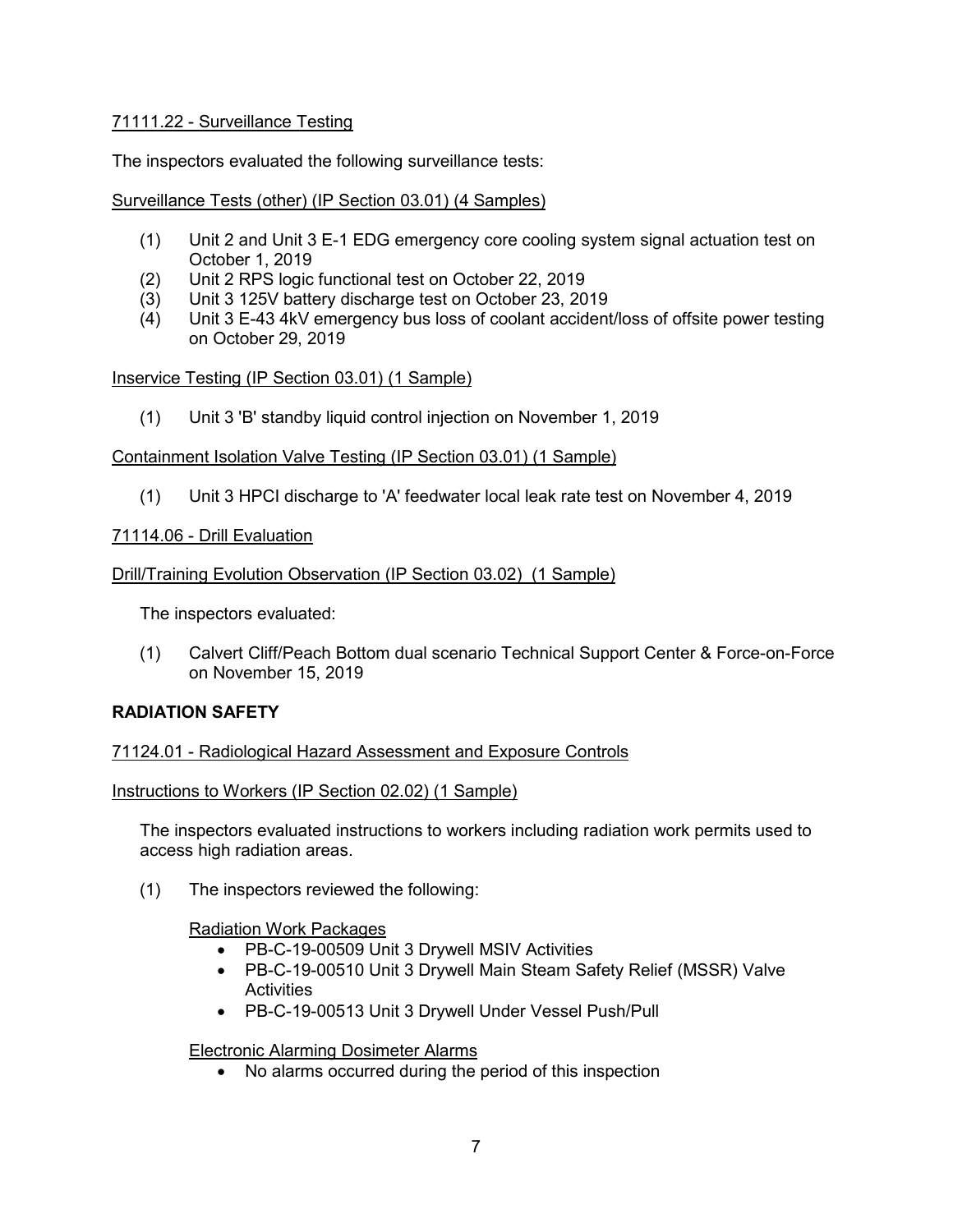### Labeling of Containers

The inspectors verified the labeling on various bags in the drywell and on the refuel floor.

### Radiological Hazards Control and Work Coverage (IP Section 02.04) (1 Sample)

The inspectors evaluated in-plant radiological conditions during facility walkdowns and observation of radiological work activities.

- (1) The inspectors also reviewed the following radiological work package for areas with airborne radioactivity:
	- No work packages were available for review during this inspection

Radiation Worker Performance and Radiation Protection Technician Proficiency (IP Section 02.06) (1 Sample)

(1) The inspectors evaluated radiation worker performance and radiation protection technician proficiency in the drywell and on the refuel floor

## **OTHER ACTIVITIES – BASELINE**

### 71151 - Performance Indicator Verification

The inspectors verified licensee performance indicators submittals listed below:

MS05: Safety System Functional Failures (SSFFs) Sample (IP Section 02.04) (2 Samples)

- (1) Units 2 (October 1, 2018 to September 30, 2019)
- (2) Units 3 (October 1, 2018 to September 30, 2019)

MS06: Emergency AC Power Systems (IP Section 02.05) (2 Samples)

- (1) Units 2 (October 1, 2018 to September 30, 2019)
- (2) Units 3 (October 1, 2018 to September 30, 2019)

### MS07: High Pressure Injection Systems (IP Section 02.06) (2 Samples)

- (1) Units 2 (October 1, 2018 to September 30, 2019)
- (2) Units 3 (October 1, 2018 to September 30, 2019)

## MS08: Heat Removal Systems (IP Section 02.07) (2 Samples)

- (1) Units 2 (October 1, 2018 to September 30, 2019)
- (2) Units 3 (October 1, 2018 to September 30, 2019)

### MS09: Residual Heat Removal Systems (IP Section 02.08) (2 Samples)

- (1) Units 2 (October 1, 2018 to September 30, 2019)
- (2) Units 3 (October 1, 2018 to September 30, 2019)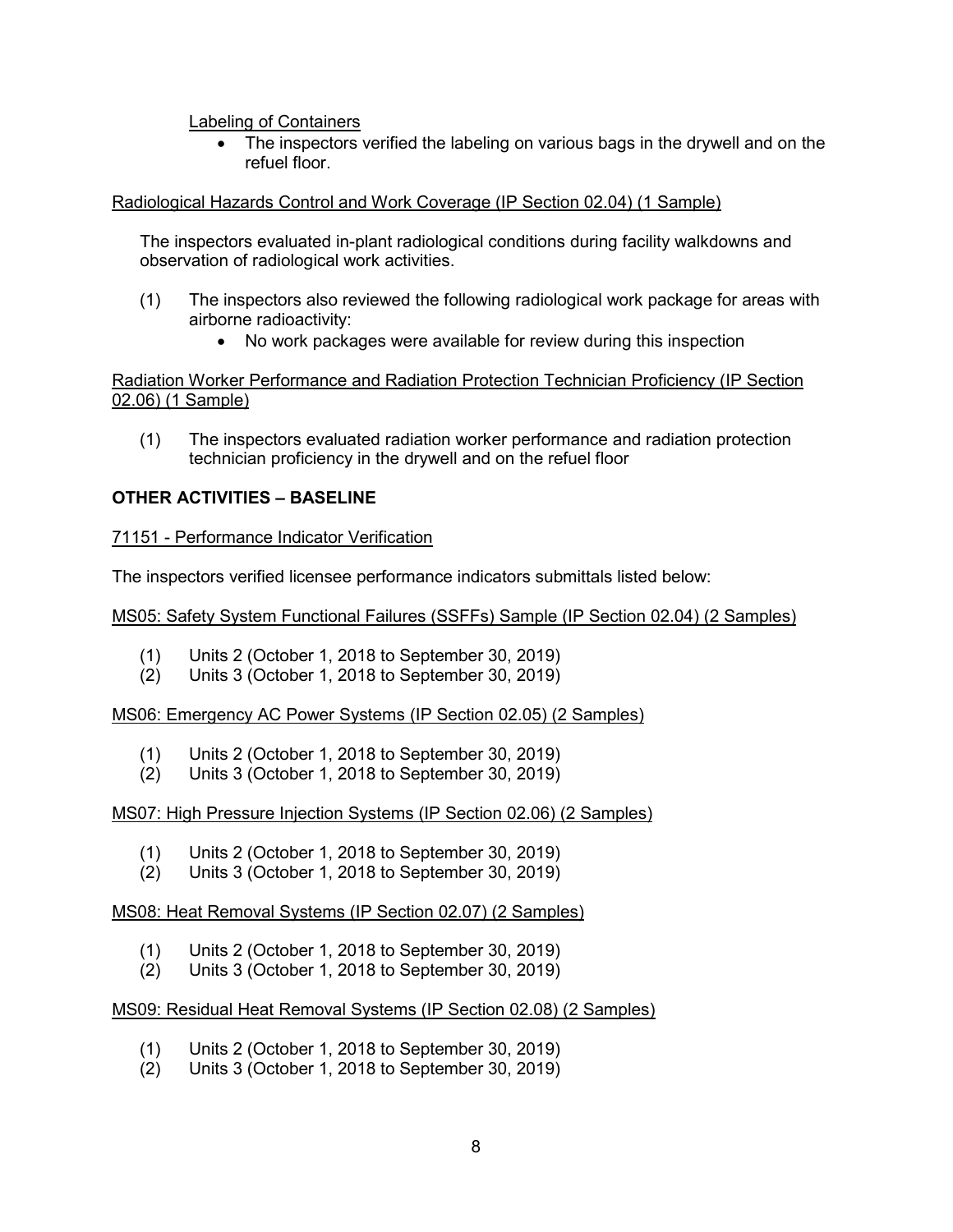## MS10: Cooling Water Support Systems (IP Section 02.09) (2 Samples)

- (1) Units 2 (October 1, 2018 to September 30, 2019)
- (2) Units 3 (October 1, 2018 to September 30, 2019)

# OR01: Occupational Exposure Control Effectiveness Sample (IP Section 02.15) (1 Sample)

(1) Occupational Exposure Control Effectiveness for the period from October 2018 through September 2019.

PR01: Radiological Effluent Technical Specifications/Offsite Dose Calculation Manual Radiological Effluent Occurrences (RETS/ODCM) Radiological Effluent Occurrences Sample (IP Section 02.16) (1 Sample)

(1) Radiological Effluent TS/ODCM Radiological Effluent Occurrences for the period October 2018 through September 2019.

## 71152 - Problem Identification and Resolution

## Semiannual Trend Review (IP Section 02.02) (1 Sample)

(1) The inspectors reviewed the licensee's corrective action program (CAP) for potential adverse trends that might be indicative of a more significant safety issue.

## Annual Follow-up of Selected Issues (IP Section 02.03) (2 Samples)

The inspectors reviewed the licensee's implementation of its CAP related to the following issues:

- (1) MSIV poppet stabilization on October 30, 2019
- (2) Equipment reliability the week of November 12, 2019

## 71153 - Followup of Events and Notices of Enforcement Discretion

## Event Followup (IP Section 03.01) (1 Sample)

(1) The inspectors evaluated the unusual event for the mode switch failure on October 21, 2019

## Event Report (IP Section 03.02) (1 Sample)

The inspectors evaluated the following licensee event report (LER):

(1) LER 05000278/2019-001-00, Failure of Reactor Mode Switch Results in Condition Prohibited by Technical Specifications (TSs) (ADAMS Accession No. ML19354A927). The inspectors determined that it was not reasonable to foresee or correct the cause discussed in the LER, therefore no performance deficiency was identified. The circumstances surrounding this LER are documented in the Inspection Results.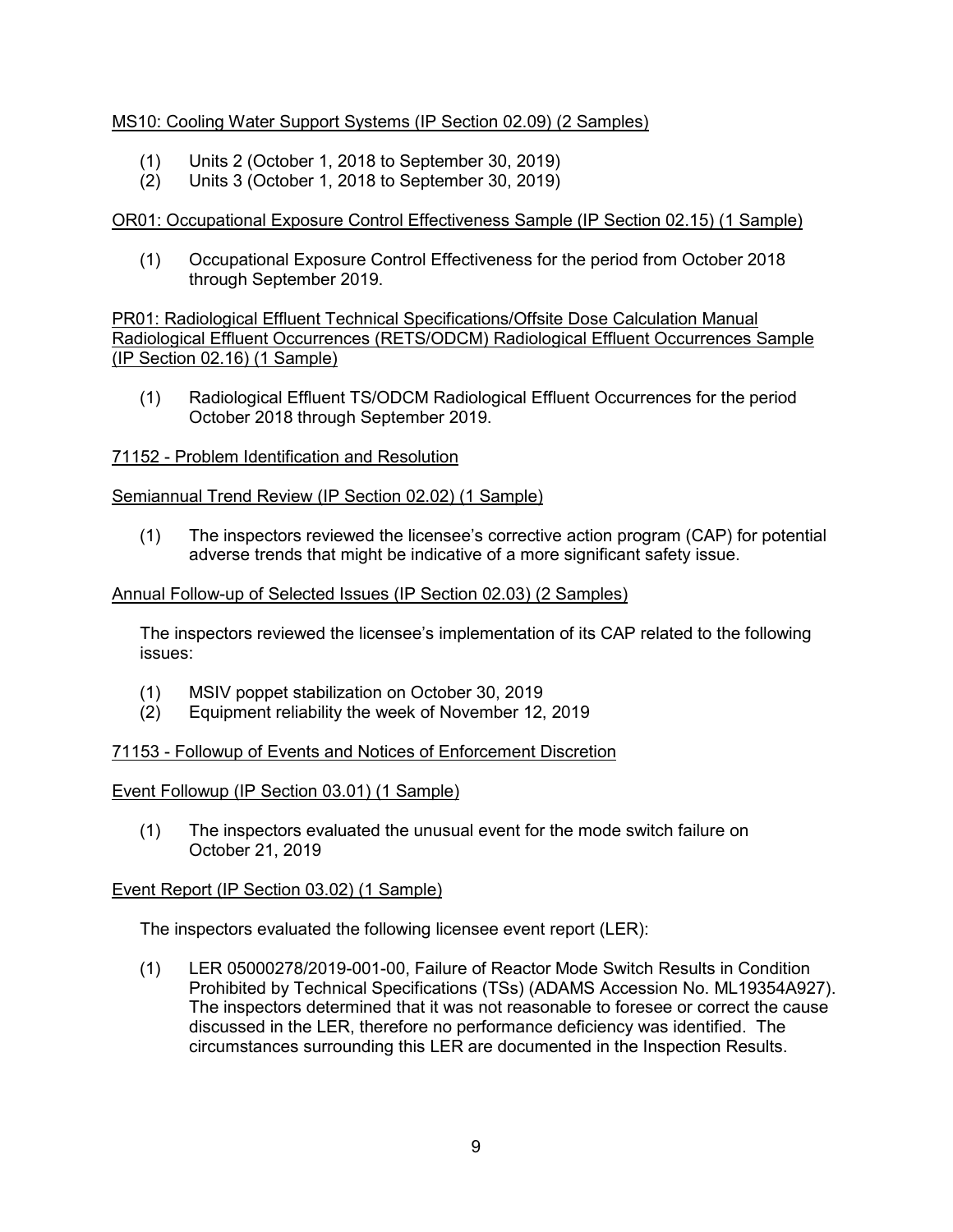### **INSPECTION RESULTS**

Observation: Decreasing Trend in Equipment Reliability PI&R Sample | 71152 The inspectors reviewed corrective actions completed by Exelon staff to address a decreasing trend in the performance of equipment associated with their Peach Bottom Equipment Reliability Indicator. The indicator was used to monitor the health of safety-related equipment and impacts on power generation. The individual deficiencies contributing to the decreasing trend had been previously entered in to the CAP; however, following several down powers and equipment failures, Exelon staff entered the issue into the CAP under IR 4155200 to address the decreasing trend. Exelon staff performed an "Analysis of Common Issues" evaluation to determine contributing causes for the trend and determine appropriate corrective actions. The analysis reviewed events that occurred between January 2015 and July 2018 to determine if there were common themes associated with each of the apparent causes for the events. Exelon staff concluded that they had not made, in some instances, effective decisions related to prioritization and evaluation of risk to resolve equipment reliability issues in a timely manner which was a common cause for several equipment problems. Exelon staff established corrective actions to address this identified cause including prioritization and implementation of modifications to address known deficiencies; training of their engineering staff and management; and a review of risk significant safetyrelated equipment to determine if unmonitored vulnerabilities or uncorrected known deficiencies existed in the systems.

The inspectors reviewed the root cause evaluation and determined that it adequately identified the contributing causes to the identified decreasing trend. The inspectors noted that over 30 modifications to address equipment reliability issues had been completed and 15 program reviews were conducted focused on equipment performance. Additionally, the inspectors found that training and case study reviews for Exelon staff had been completed. Finally, the inspectors noted Exelon's internal Equipment Reliability Indicator for Peach Bottom had reversed a downward trend although it had not recovered to previous levels. The inspectors review concluded that the proposed corrective actions appeared reasonable and effective to address the identified causes.

### Observation: Semi-Annual Trend Review 71152 The inspectors evaluated a sample of issues and events that occurred over the course of the third and fourth quarters of 2019 to determine whether issues were appropriately considered as emerging or adverse trends. The inspectors verified that these issues were addressed within the scope of the CAP or through department review. Self-assessments were reviewed to ensure the licensee is self-identifying issues and taking appropriate corrective actions.

The station performed extensive corrective actions and implemented additional oversight measures to the CAP in early 2019. The inspectors noted moderate improvement in the quality and timeliness of corrective actions. Increased management oversight and accountability of quality CAP products has been effective in improving performance.

The station continues to identify equipment reliability as one of its three focus areas at the station. In particular, the station has experienced an increased number of safety-related equipment failures. Most notably, the E-1 EDG experienced a failure due to an output cable fault that could have been prevented had testing been appropriately been performed (Green NCV 2019003-01). Engineering, maintenance, and management has expended considerable effort to review and take actions to improve equipment performance. Specifically,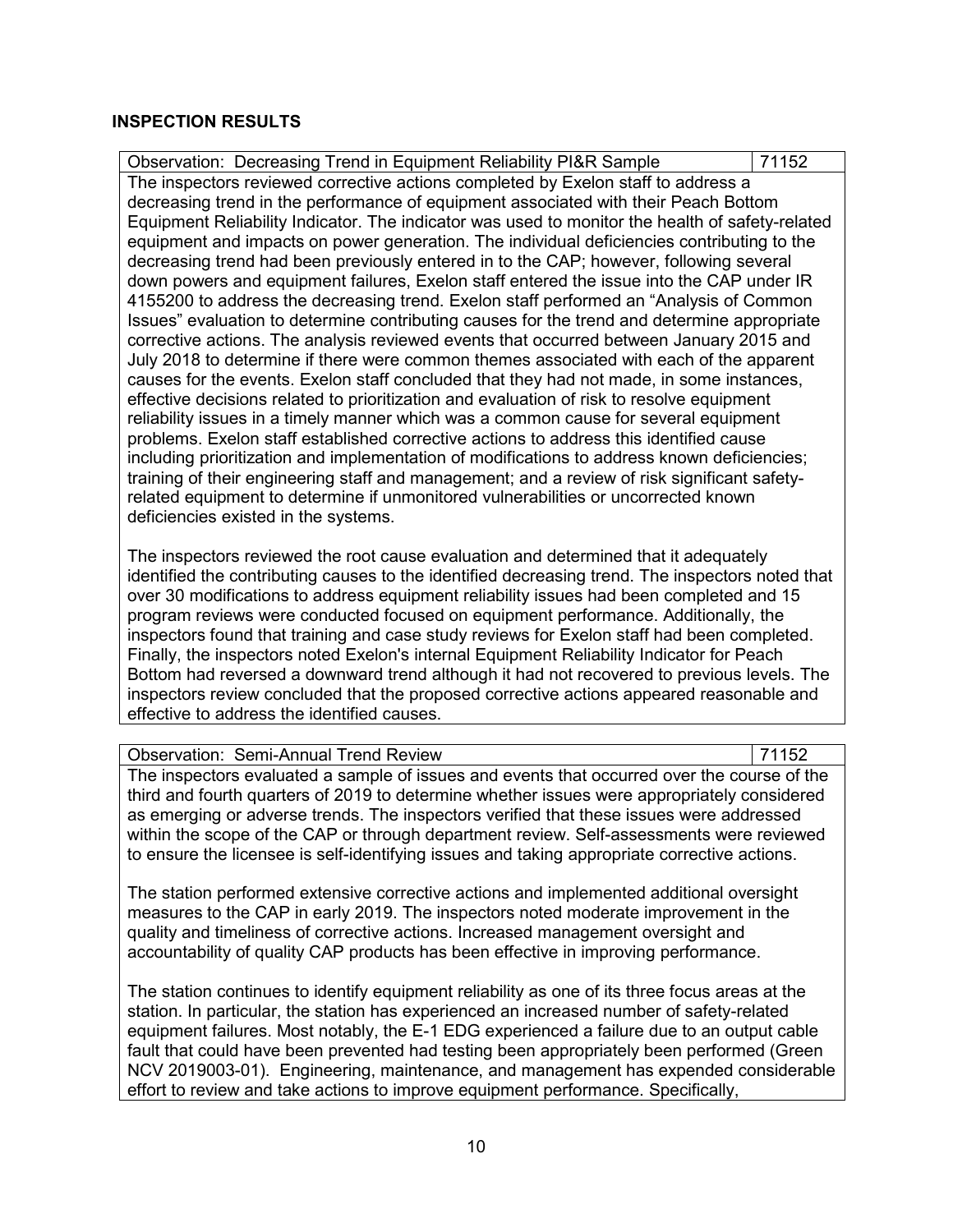comprehensive reviews of safety system vulnerabilities, detailed in-field walkdowns, and CAP reviews were performed. The reviews resulted in a number of quality improvements to equipment preventive maintenance strategies and modifications to safety systems to improve reliability. The residents continue to monitor the CAP and maintenance effectiveness during routine inspection activities.

| Observation: Main Steam Isolation Valve Poppet Stabilization                                  | 71152 |
|-----------------------------------------------------------------------------------------------|-------|
| The inspectors reviewed Exelon's evaluation report and corrective actions associated with the |       |
| failure of the Unit 3 inboard MSIV AO-3-01A-080B to fully close during a plant shutdown as    |       |
| documented under AR04178993. The inspectors noted Exelon's evaluation for CR 4178993,         |       |
| concluded the problem was caused by turbulent steam flow resulting in the poppet vibrating,   |       |
| and the stem anti-rotation lugs wearing into the poppet cap. The inspectors further noted     |       |
| Exelon's evaluation report identified an organizational weakness in the area of risk          |       |
| management in that station personnel did not adequately apply operating experience and        |       |
| extent of cause considerations to manage MSIV performance. Specifically, this led to Peach    |       |
| Bottom staff not implementing a vendor-recommended modification in a timely fashion to        |       |
| stabilize the internal poppet assembly of the inboard MSIVs, reducing the effects of the flow |       |
| induced vibration which caused the failure. Further details on the finding and an associated  |       |
| NCV of NRC regulatory requirements are documented in NRC Integrated Inspection Report         |       |
| 05000277;278/2019-001.                                                                        |       |

The inspectors interviewed the Peach Bottom/Limerick Valve Team staff during Peach Bottom's 2019 P3R22 Fall outage. The inspectors performed walkdowns of the accessible main steam lines in the Unit 3 drywell, observed the disassembly, mapping, repairs, component replacements and modifications to, and reassembly of the 80A and 80D Inboard MSIVs and the 80C Outboard MSIV. The inspectors reviewed and verified Exelon staff's evaluations of the safe load path and transport of the heavy loads (MSIV poppets and actuators) for water inventory control purposes. The inspectors reviewed the as-found conditions of these MSIVs, reviewed the corrective actions implemented or planned, observed machining and measurements and verification of new poppets being installed, and obtained and verified documentation for stabilization modification configurations of the MSIVs on both Unit 2 and Unit 3. The inspectors determined that Exelon staff plans to complete implementation of this modification on all MSIVs installed in Peach Bottom Units 2 and 3 by the planned Unit 3 Fall outage in 2021. This corrective action schedule was commensurate with the potential safety significance of the issue.

| Failure of Reactor Mode Switch Results in Condition Prohibited by Technical Specifications    |                         |               |         |  |  |
|-----------------------------------------------------------------------------------------------|-------------------------|---------------|---------|--|--|
| Cornerstone                                                                                   | Severity                | Cross-Cutting | Report  |  |  |
|                                                                                               |                         | Aspect        | Section |  |  |
| <b>Not</b>                                                                                    | Severity Level IV       | <b>Not</b>    | 71153   |  |  |
| Applicable                                                                                    | NCV 05000278/2019004-01 | Applicable    |         |  |  |
|                                                                                               | Open/Closed             |               |         |  |  |
| A Severity Level IV non-cited violation (NCV) of Unit 3 Technical Specification (TS) 3.3.1.1, |                         |               |         |  |  |
| "Reactor Protection System (RPS) Instrumentation," was self-revealed when the Unit 3          |                         |               |         |  |  |
| reactor mode switch failed to place RPS in shutdown and did not scram the reactor as          |                         |               |         |  |  |
| anticipated. Specifically, Exelon determined that between October 10, 2018 and October 21,    |                         |               |         |  |  |
| 2019, the reactor mode switch was inoperable and therefore unable to perform its safety       |                         |               |         |  |  |
| function.                                                                                     |                         |               |         |  |  |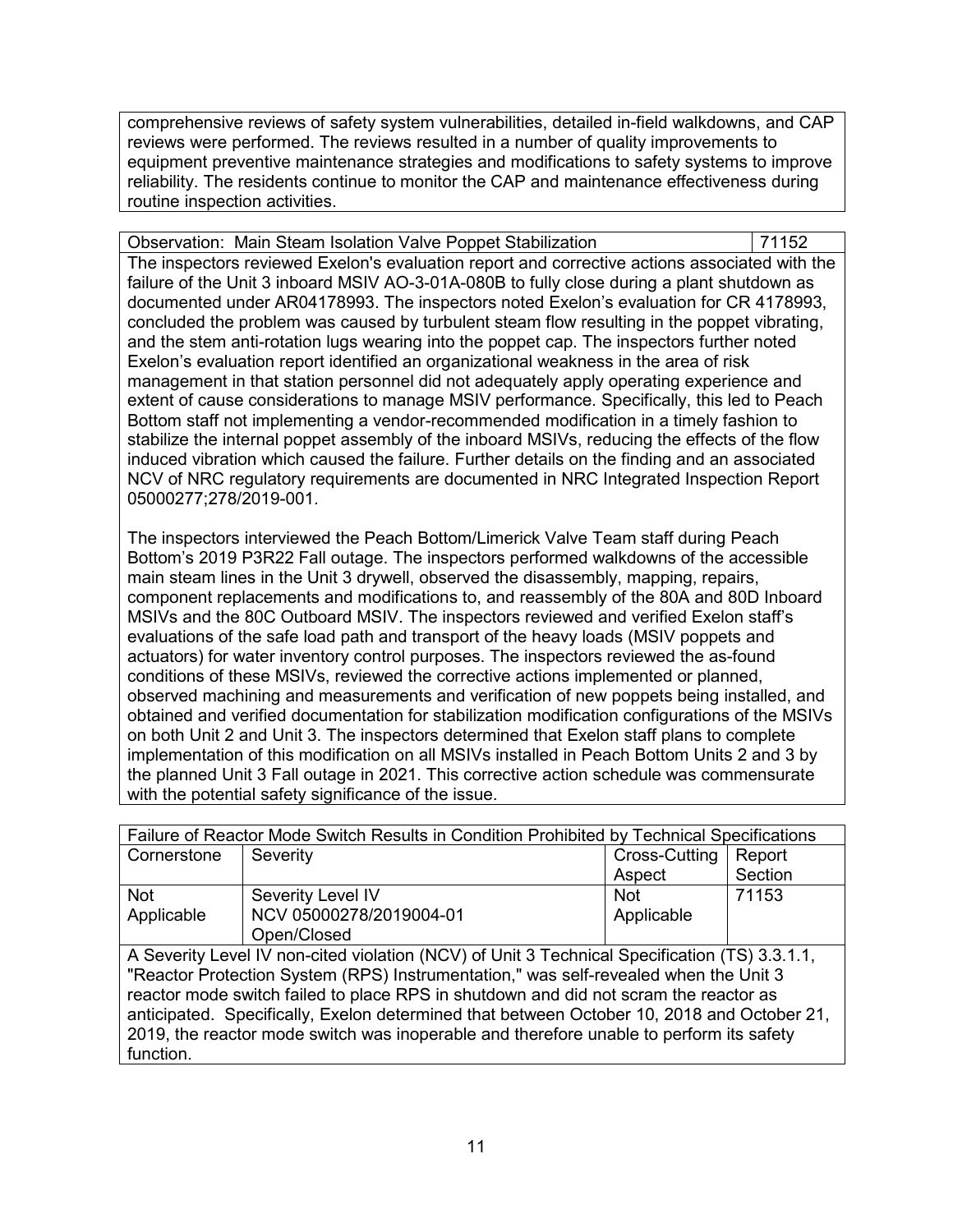Description: On October 21, 2019, Peach Bottom operators were performing a shutdown of Unit 3 for a planned refueling outage. With the unit at 5 percent rated thermal power, operators attempted to place the Unit 3 reactor mode switch in shutdown, in accordance with station procedures. When the reactor operator rotated the mode switch from run to shutdown, a reactor scram did not occur as anticipated. The operator promptly depressed the reactor scram push buttons, which inserted all the control rods into the reactor, successfully initiating a scram. In accordance with the site emergency plan procedures, a Notice of Unusual Event was declared on October 21, 2019, at 0050 hours. Exelon declared the mode switch inoperable and entered the appropriate TSs, including TS 3.3.1.1, "Reactor Protection System (RPS) Instrumentation." The station determined that although the mode switch was pointing towards shutdown, the switch drive shaft under the board had not rotated to the shutdown position. The switch mechanism was successfully rotated to the shutdown position on October 21, 2019, and the planned refueling outage commenced.

Exelon's evaluation determined the mode switch failure was caused by excessive wear of the switch coupling and excessive clearance between the handle assembly and the drive shaft of the switch. The mode switch was last successfully used on October 10, 2018.

The inspectors reviewed the Licensee Event Report (LER) and Exelon's causal evaluation of the event. The inspectors reviewed the event information and determined that the switch's failure was not within Exelon's ability to foresee and correct, and therefore was not a performance deficiency. Specifically, the switch had received appropriate preventative maintenance and no directly applicable station or industry operating experience existed.

Corrective Actions: The mode switch was replaced with a new mode switch and was tested satisfactorily.

## Corrective Action References: IR 04289548

Performance Assessment: The NRC determined this violation was not reasonably foreseeable and preventable by the licensee and therefore is not a performance deficiency. Enforcement: The Reactor Oversight Process's Significance Determination Process (SDP) does not specifically consider a violation without a finding in its assessment of licensee performance. Therefore, it is necessary to address this violation which does not have an associated performance deficiency using traditional enforcement.

Severity: The inspectors informed the significance of the mode switch failure using IMC 0609, Appendix A, "The SDP For Findings At-Power," and determined that the condition represented very low safety significance, because the mode switch did not affect a single RPS trip signal to initiate a reactor scram and the function of other redundant trips or diverse methods of reactor shutdown, involve control manipulations that unintentionally added positive reactivity, or result in a mismanagement of reactivity by operator(s). Therefore, this violation is being characterized as Severity Level IV.

Violation: Peach Bottom TS 3.3.1.1 "Reactor Protection System (RPS) Instrumentation," requires, in part, that the Reactor Protection System Instrumentation functions listed in Table 3.3.1.1-1 be operable. Table 3.3.1.1-1 function 12 states, that if the reactor mode switch shutdown is inoperable and cannot be restored in one hour, TS 3.3.1.1.G limiting condition for operation action statement requires Unit 3 to be in Hot Shutdown in 12 hours.

Contrary to the above, from October 10, 2018 until October 21, 2019, the Peach Bottom Unit 3 reactor mode switch was inoperable and was not restored within one hour in accordance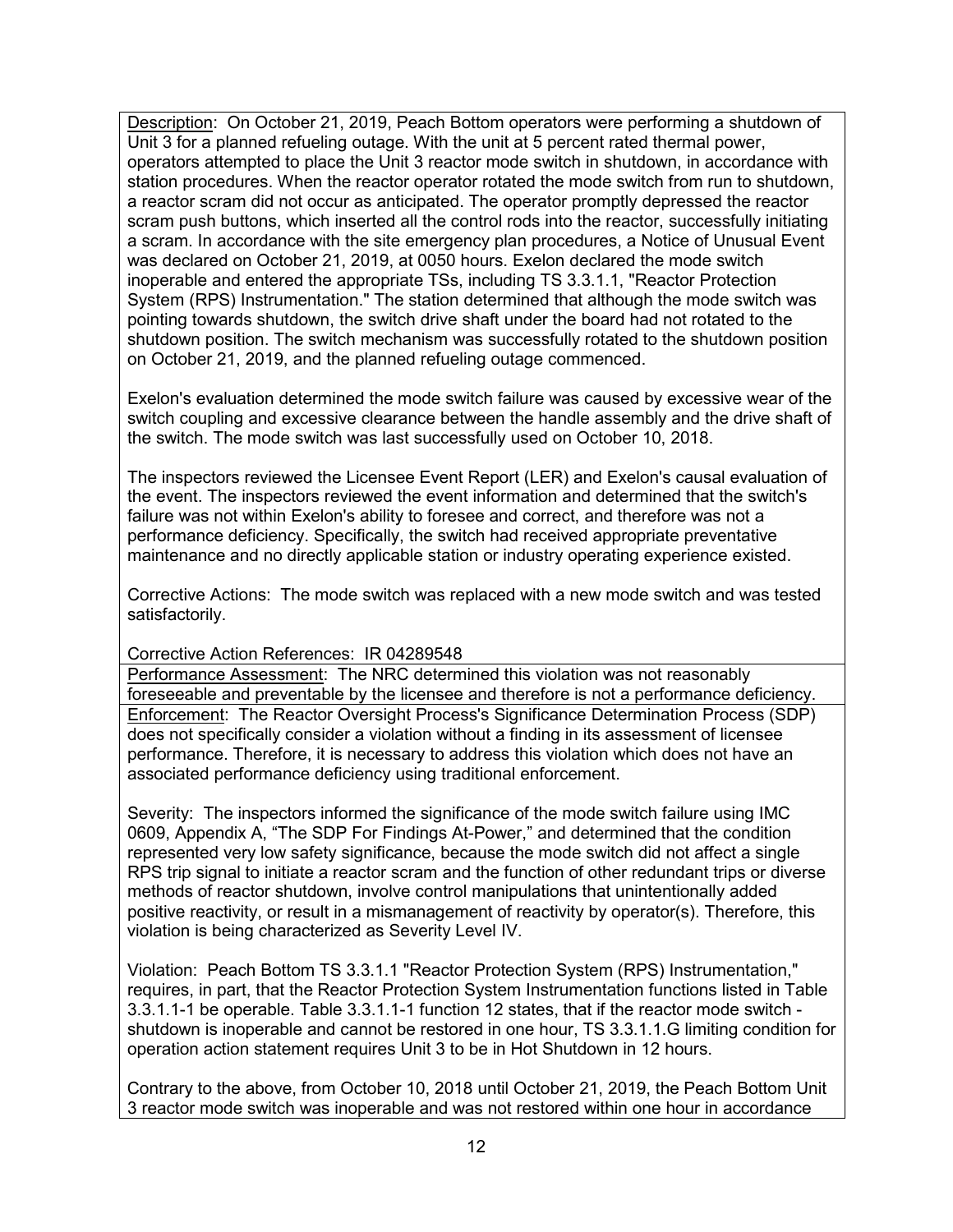with TS 3.3.1.1.G, and Exelon did not place Unit 3 in at least hot shutdown within 12 hours. The disposition of this violation closes LER 05000278-2019-001-00. Enforcement Action: This violation is being treated as a non-cited violation, consistent with Section 2.3.2 of the Enforcement Policy.

# **EXIT MEETINGS AND DEBRIEFS**

The inspectors verified no proprietary information was retained or documented in this report.

- On January 8, 2020, the inspectors presented the integrated inspection results to Mr. Pat Navin, Site Vice President, and other members of the licensee staff.
- On October 29, 2019, the inspectors presented the PB Unit 3 In-Service Inspection results to Mr. Patrick Navin, Site Vice President, and other members of the licensee staff.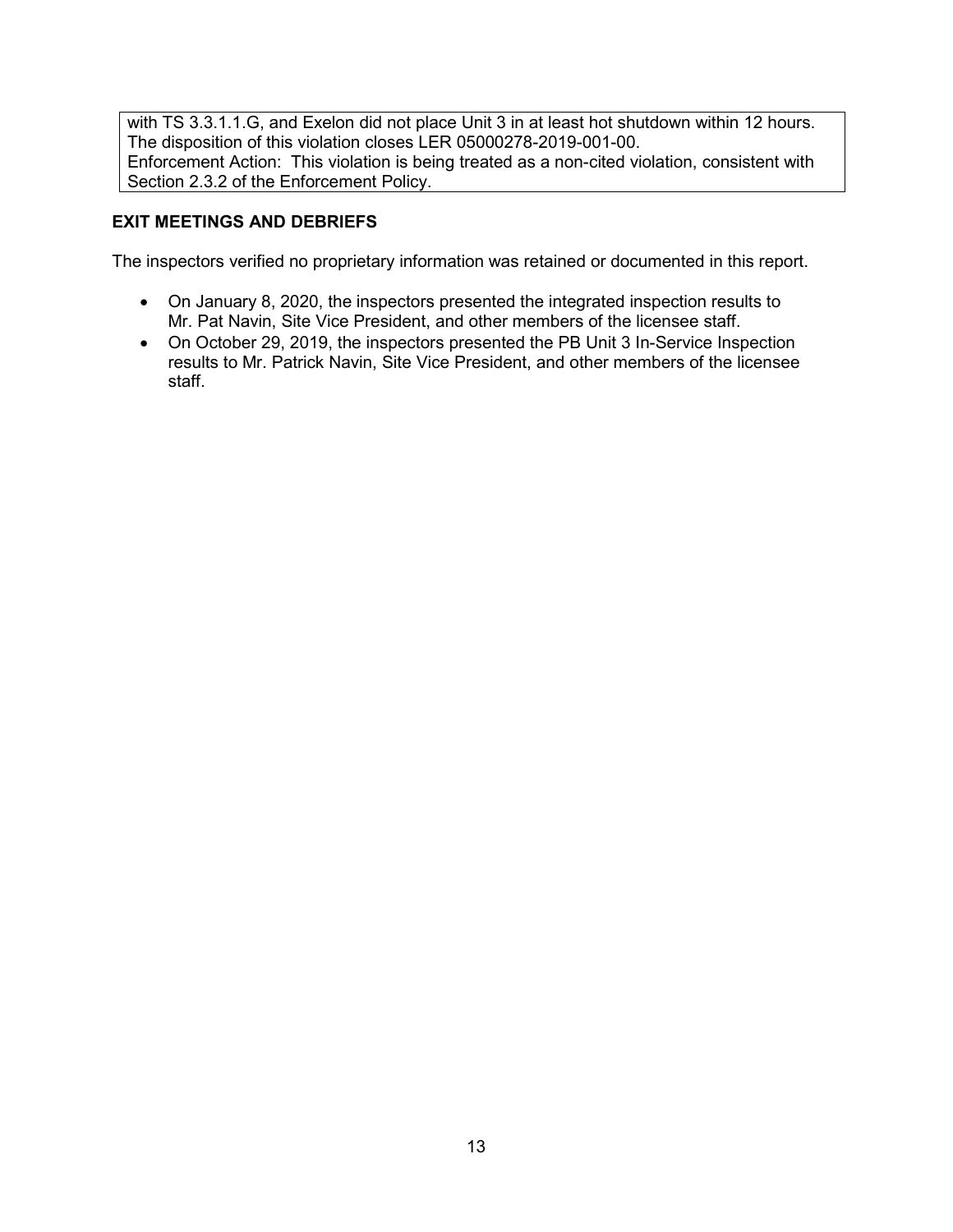# **DOCUMENTS REVIEWED**

| Inspection | Type                     | Designation       | <b>Description or Title</b>                               | Revision or        |
|------------|--------------------------|-------------------|-----------------------------------------------------------|--------------------|
| Procedure  |                          |                   |                                                           | Date               |
| 71111.04Q  | <b>Corrective Action</b> | 04297578          |                                                           |                    |
|            | <b>Documents</b>         |                   |                                                           |                    |
|            | Resulting from           |                   |                                                           |                    |
|            | Inspection               |                   |                                                           |                    |
|            | Drawings                 | 6280-M-366        | Piping & Instrumentation Diagram HPCI Pump Turbine        | 53                 |
|            |                          |                   | <b>Details</b>                                            |                    |
|            | Procedures               | SO 23.1.A-3       | HPCI System Setup for Automatic or Manual Operation       | 24                 |
| 71111.08G  | Procedures               | EPRI-DMW-PA-1     | Procedure for Manual Phased Array Ultrasonic Examination  | 6                  |
|            |                          |                   | of Dissimilar Metal Welds                                 |                    |
|            |                          | <b>GEH-UT-300</b> | Procedure for Manual Examination of Reactor Vessel        | 12                 |
|            |                          |                   | Assembly Welds in Accordance with PDI                     |                    |
|            |                          | <b>GEH-UT-311</b> | Procedure for Manual Ultrasonic Examination of Nozzle     | 19                 |
|            |                          |                   | Inner Radius, Bore and Selected Nozzle to Vessel Regions  |                    |
|            |                          | PDI-UT-2          | PDI Generic Procedure for the Ultrasonic Examination of   | 12                 |
|            |                          |                   | <b>Austenitic Pipe Welds</b>                              |                    |
| 71111.12   | <b>Corrective Action</b> | 04294913          |                                                           |                    |
|            | <b>Documents</b>         |                   |                                                           |                    |
| 71111.13   | Drawings                 | 6280-S-1112,      | <b>MSIV Pick Point Locations and Details</b>              | Revision 3         |
|            |                          | Sheet 1           |                                                           |                    |
|            | Miscellaneous            | A1094327          | Evaluation of Redundant Rigging Requirements Associated   | Revision 2         |
|            |                          |                   | with the Temporary Suspended Loads of the Inboard MSIV    |                    |
|            |                          |                   | <b>Bonnets and Operators</b>                              |                    |
|            |                          | A1370641          | Engineering Safeload Review of Heavy Load Lifting of MSIV | <b>Revision 1</b>  |
|            |                          |                   | <b>Actuator/valve Assembly</b>                            |                    |
|            |                          | EC-629512         | MSIV Heavy Load Drop Analysis                             | Revision 0         |
|            | Procedures               | MA-PB-716-021     | Rigging and Handling Heavy Loads                          | <b>Revision 11</b> |
| 71111.19   | <b>Work Orders</b>       | 4785550           |                                                           |                    |
| 71124.01   | <b>Radiation Work</b>    | PB-C-19-00509     | Unit 3 Drywell MSIV Activities                            |                    |
|            | Permits (RWPs)           | PB-C-19-00510     | Unit 3 Drywell Main Steam Relief Valve (MSRV) and Main    |                    |
|            |                          |                   | Steam Safety Relief Valve (MSSR) Activities               |                    |
|            |                          | PB-C-19-00513     | Unit 3 Drywell Under Vessel Push/Pull                     |                    |
|            |                          | PB-C-19-00901     | Unit 3 Refuel Floor - Reactor Disassembly / Reassembly    |                    |